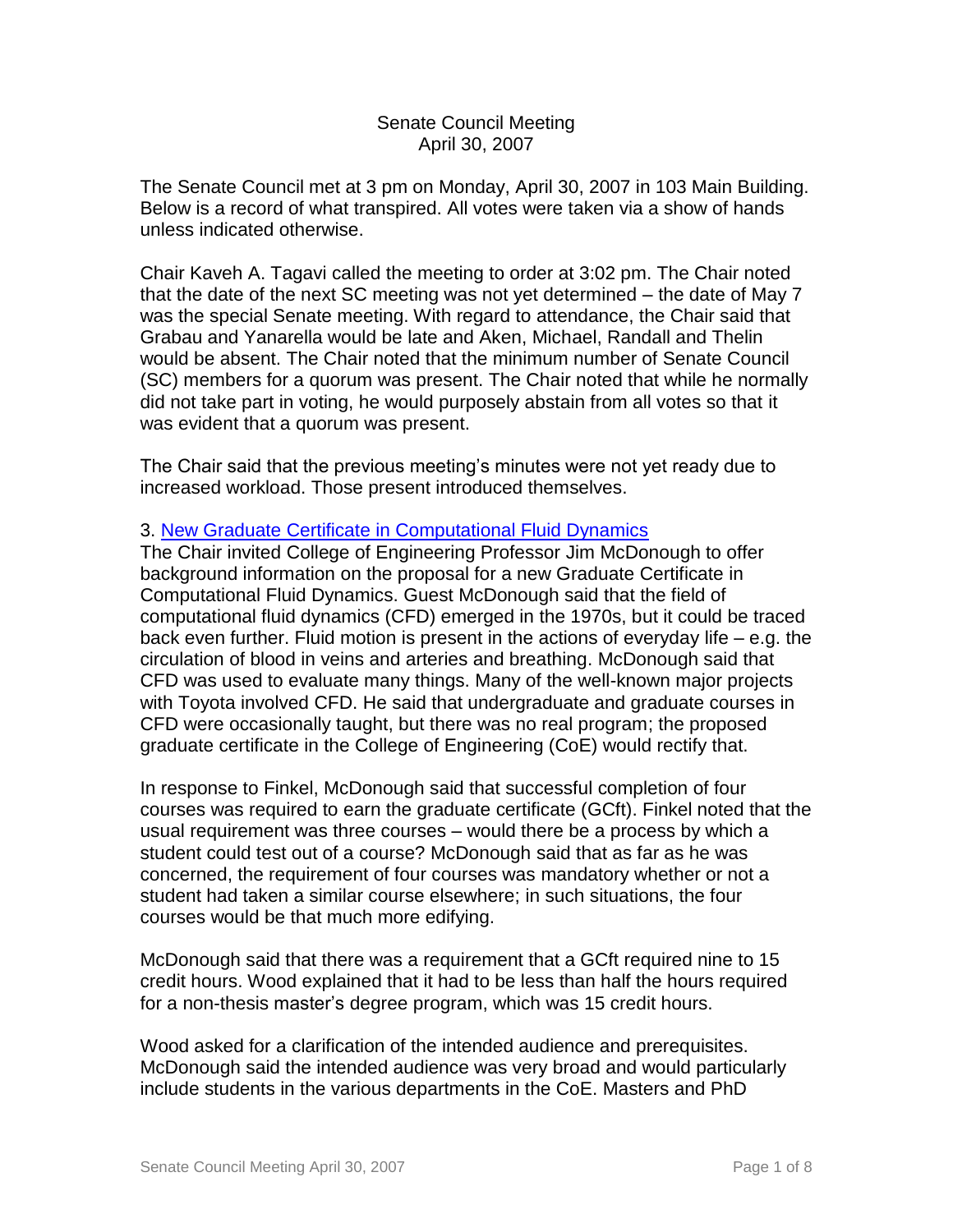students in mathematics and some physics students might also be interested. McDonough said he could envision future growth into the biological sciences and many other areas. With respect to the prerequisites, McDonough said the courses were mostly oriented toward math and engineering students; the average biological sciences student would not quite be ready for the certificate. In response to Wood, McDonough said that students in statistics would be able to get into mechanical engineering courses. The Chair noted that a student in a completely different field, like philosophy, would not be able to master the material in just four courses.

In response to Finkel, McDonough said that the CoE would have no trouble accommodating students from other colleges. In response to Piascik, he said the student who completed the GCft would have the knowledge garnered and a notation on the student's transcript. Many schools had CFD programs at the MS and PhD levels, so this was an opportunity for UK to have a CFD offering.

Lesnaw asked about CoE interest in the flow of air through woodwind instruments. There was a brief exchange of information.

The Chair invited the College of Engineering's Associate Dean for Research and Graduate Studies Eric Grulke to add his thoughts. Guest Grulke said that the CoE felt such a GCft would be very helpful for graduates and had the right balance of courses, including an emphasis in math, which was necessary for CFD work. The Chair added that McDonough also had a graduate degree in math and a joint appointment in the Department of Mathematics.

Finkel asked a series of questions. In response, McDonough explained that the decision maker for admissions requirements would be the GCft director. It would be hard to guess how many students would complete the GCft, since the numbers of students in the Department of Mechanical Engineering fluctuated around 20-30 students. After five years, the success of the GCft would be evaluated with respect to a current expectation that three or four should be awarded every year. Most, if not all, of the problems assigned in a CFD class could be solved on a desktop computer, so additional facilities would not be required.

Finkel **moved** to send with a positive recommendation to the Senate the proposal for a new Graduate Certificate in Computational Fluid Dynamics, with an effective date of fall 2007. Lesnaw **seconded**. A **vote** was taken and the motion passed with five in favor and the Chair abstaining.

## 2. [New Institute in College of Engineering: Institute of Research for Technology](http://www.uky.edu/USC/New/files/20070430/CoE%20IR4TD_Complete.pdf)  **[Development](http://www.uky.edu/USC/New/files/20070430/CoE%20IR4TD_Complete.pdf)**

The Chair invited Grulke to explain the proposal. Grulke said that the impetus for the proposed Institute of Research for Technology Development (IR4TD) was the sheer success of College of Engineering (CoE) Professor Kozo Saito in industrial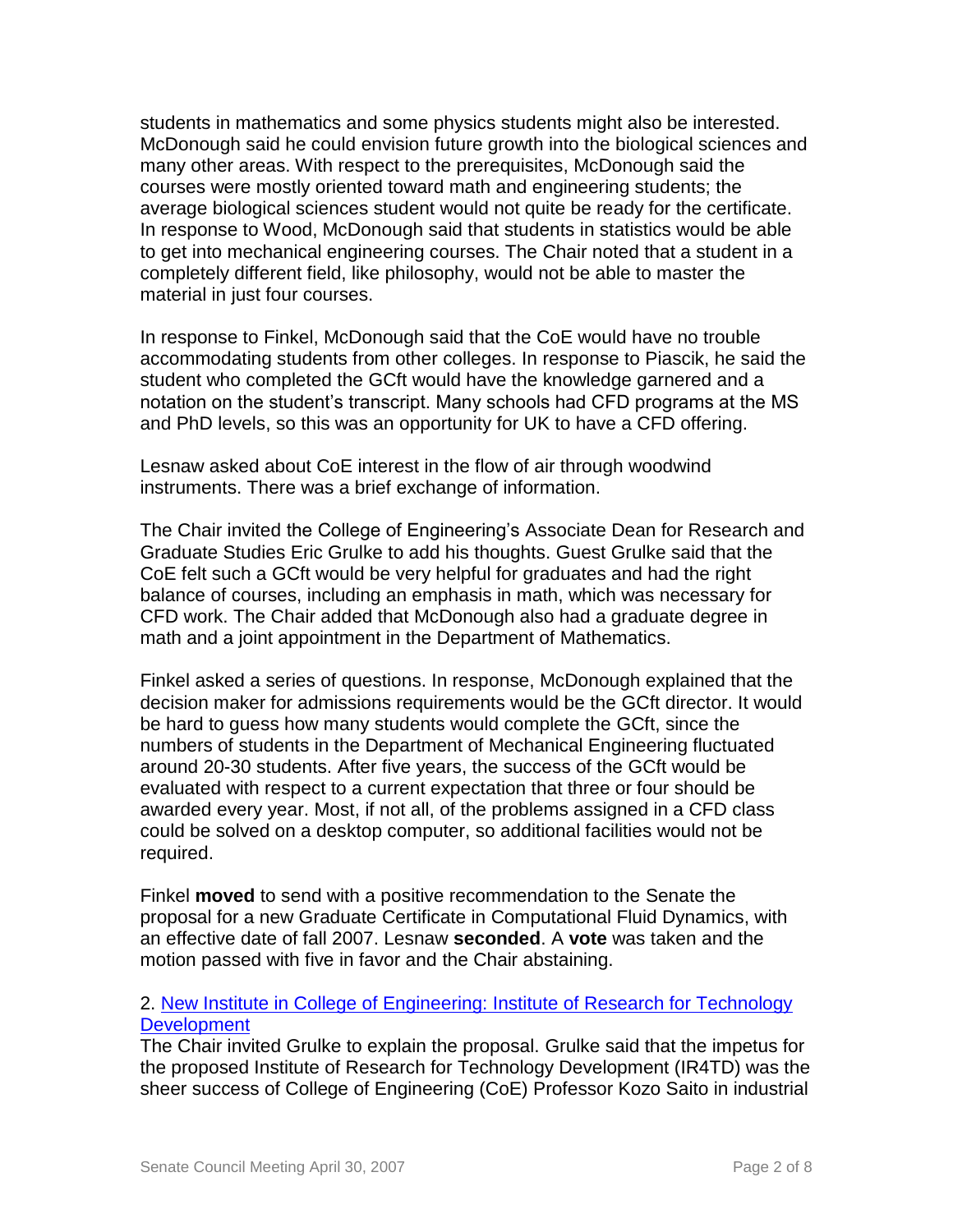scale research, his work in that field with graduate students and his ability to generate patentable ideas. Grulke said Professor Saito was bringing in a lot of funding while still graduating students; it would help the CoE grow if there was an institute with additional faculty members in the area of industrial scale research to expand current activities. There were already visiting international scholars in CoE – such an institute would create a structure in the university to enlarge and grow.

The name chosen for the institute had changed at least seven or eight times. The proposal began in the spring of 2004 and went through much iteration inside the CoE. Grulke noted that there was no need to request institutional resources – the IR4TD would be able to stand alone but due to some accounting rules at UK, some creativity was required. In response to Lesnaw, Grulke stated that part of the purpose of the IR4TD was to offer larger scale prototyping, which was not being done in the industry and was not feasible for suppliers. Grulke said that the IR4TD would be able to offer unique opportunities at the Coldstream Research Campus. If the IR4TD were located off-campus, the institute would not have to charge the full differential research rate. The IR4TD would be a hybrid – largescale research facilities and would be located off-campus, where there would be sufficient space for something like an automobile paint booth, something that could not fit anywhere on campus but would still hold tremendous value for UK. He added that some of the research involved computational fluid dynamics. Guest Saito added that partnerships with Toyota Motor Manufacturing Kentucky (TMMK) had already been extremely successful.

Lesnaw noted that the title of the institute was very broad. She asked what other areas of research would be involved, as well as if there was any intent to pursue "green" research for the automobile industry. (Dembo arrived at this point.) Saito said that in spite of the seed money for IR4TD that came from TMMK, the resulting technology would help others in the auto industry. When research partnerships with TMMK began in 1993, the emphasis was on auto painting technologies, which went on for six or seven years. Currently, TMMK identified UK as a long-term partner in other areas. Other automotive companies were interested in how successful TMMK has been, in large part due to its partnership with UK. Other companies have begun to show interest in working with UK. Saito said he tied the technology development with student learning, which helped to draw international researchers to UK. Such interactions offered an opportunity for companies to improve their processes successfully and gave UK a unique niche.

Saito said that part of the proposal for the new institute was indeed about making the auto industry greener and more environmentally friendly, with ideas such as fuel efficiency. Saito said the name of the IR4TD was partially chosen to help keep an emphasis on curiosity and keeping research at the forefront of the enterprise. Research will be performed to develop products for industry and students will be involved, offering a global educational impact that will be relevant anywhere.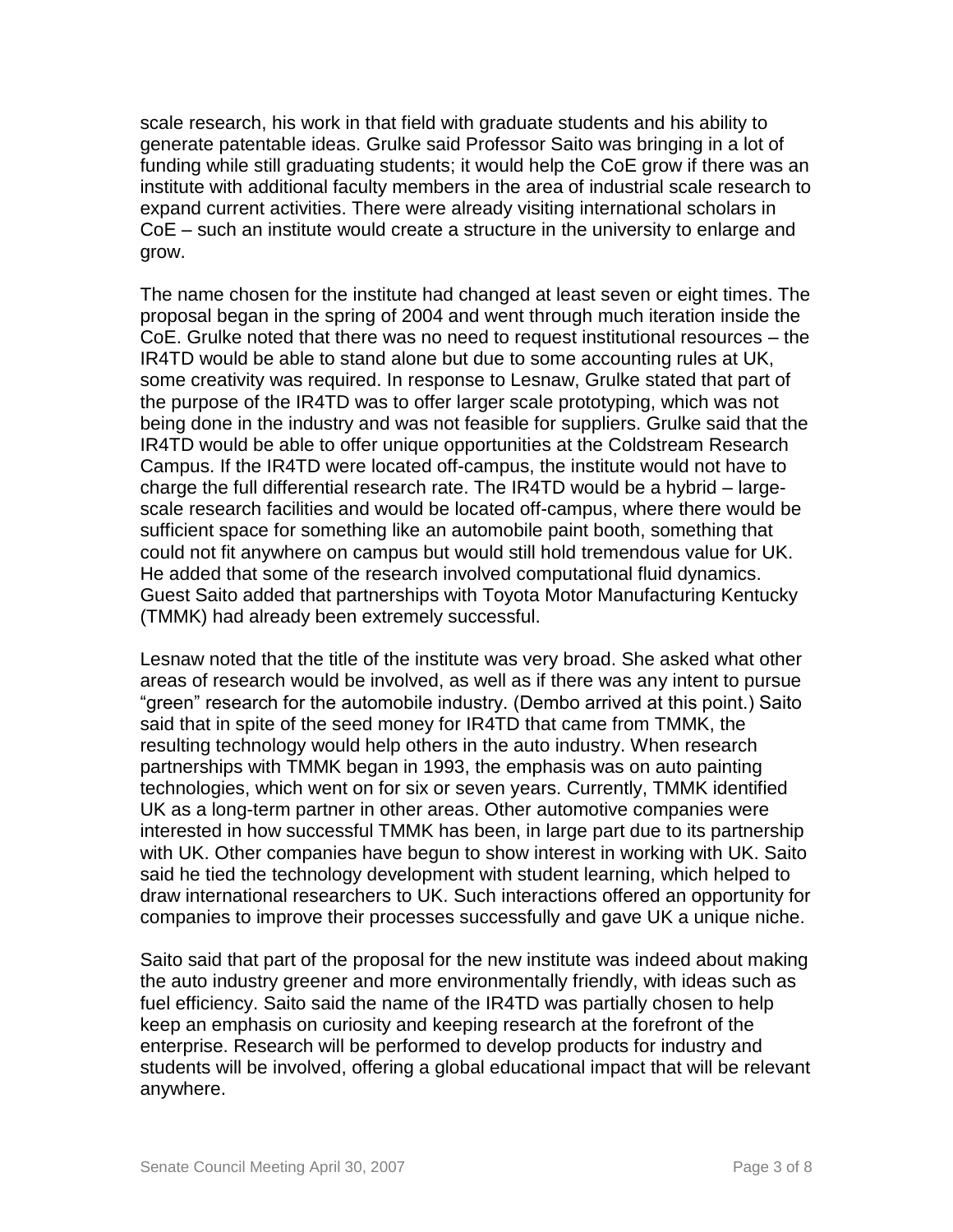Saito said that when paint spray research began, approximately 50% of the paint was captured – the other half was left in the air. One of Saito's students created a mechanism by which almost all of the 50% overspray was captured with minimal energy usage and high capturing efficiency, which was very environmentally friendly. Subsequently, a question was raised about a plant that used coal for power – there was a problem with small particulate matter being released into the air. The application of the paint spray technology was then applied to the coal industry. Saito said that this was an excellent example of a green spin-off and how one aspect could grow larger.

Grulke said that 50% of the energy used and pollution produced in an auto plant was generated in the paint booth. By finding a solution for overspray, there were steps taken to get more paint onto the car. He said that Boeing would be interested in a practice by which X-rays could be used to put together planes and see inside joints. Currently such practices took about four days, but Grulke said with additional research, they might be able to decrease the wait time from days to just minutes. Their ability to solve problems would be improved with the breadth of research that could be conducted at the IR4TD.

Wood asked if it would be sponsored research that would be proprietary to the company commissioning it. Grulke replied in the negative – all income would arrive via a four-account and go through UK's Sponsored Projects Accounting offices. The IR4TD would not give up any publication rights; graduate students had already used similar research in dissertations and reported it in publications.

In response to Finkel, the Chair referred him to the letter of administrative feasibility included with the IR4TD proposal. Finkel then wondered how much the IR4TD would rely on Saito alone – if he left UK, would the IR4TD disappear? Grulke said that his concern was having someone who is successful in applied industrial research. Faculty would benefit from performing such research and the IR4TD could expand the numbers of faculty who could do it and collaboratively working with Saito would help spread his knowledge. The CoE review committee (of which Chair Tagavi was a member) saw the IR4TD as a real opportunity for those who wish to participate in such research.

In response to Finkel's question about the number of companies who might be involved, Grulke said that when the IR4TD went to TMMK, TMMK said they wanted to participate in the IR4TD but also wanted other companies involved, such as paint suppliers and other auto companies, which was a surprise to folks involved in the IR4TD proposal. TMMK has already begun the process of communicating with other companies to enlarge the collaboration.

Finkel noted that of the seven prototyping facilities outlined, four dealt with coatings. He asked about expansion of research. Saito said that when the proposal was drafted, the research at hand relating to paint was what was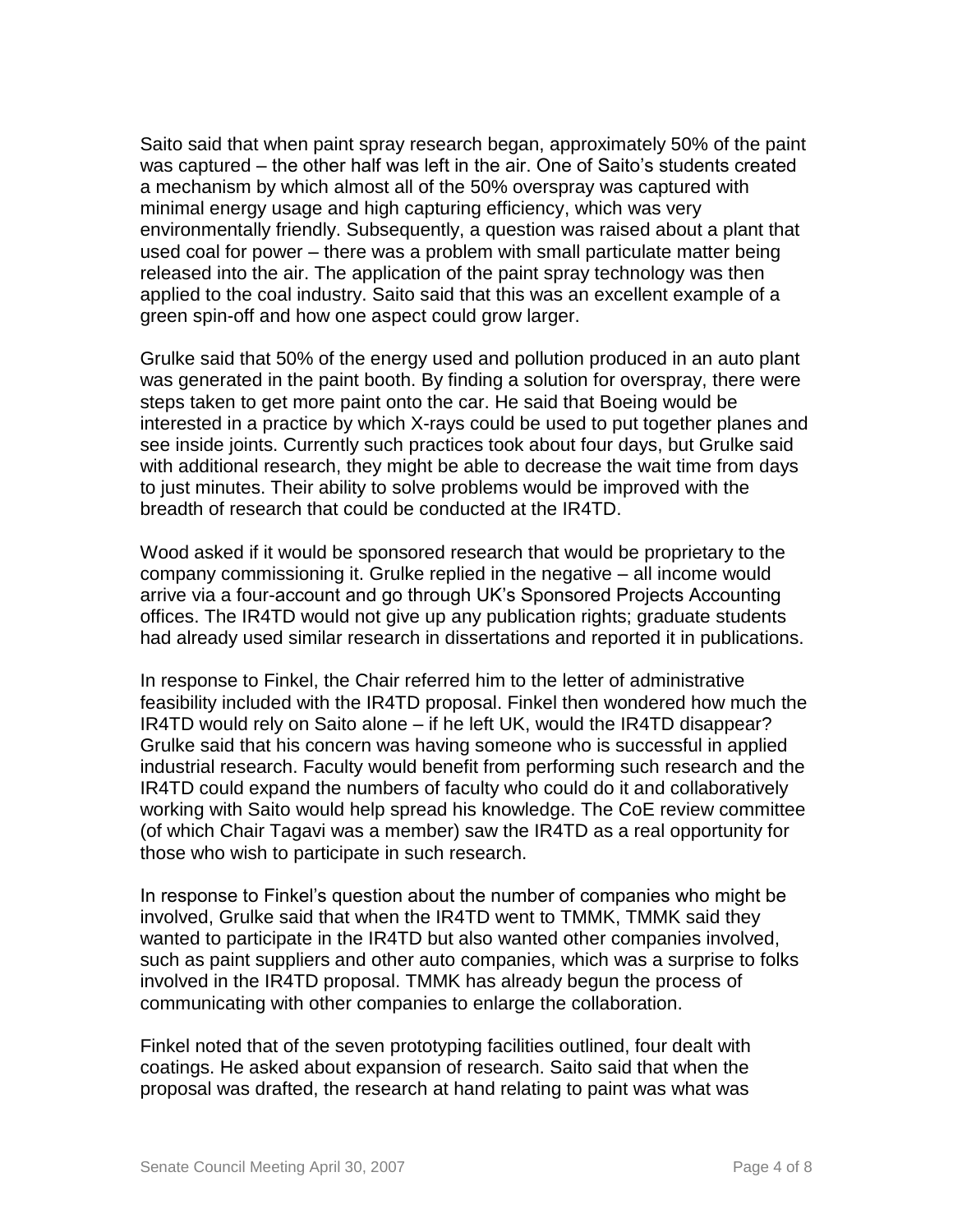referenced. Smart paint, however, had applications in many areas, such as coating lenses, ship building and structure inspection; paint was a very generic name. Auto coating capabilities had many other applications, such as in the treatment of cancer – how to kill the bad part without affecting the good part. Coating abilities could identify contagious diseases and small temperature increases.

After additional comments, Piascik **moved** to send the proposal for a new Institute of Research for Technology Development (IR4TD) to the Senate with a positive recommendation, to be effective immediately. Harley **seconded**. A **vote** was taken and the motion **passed** unanimously.

### 4. Change to *Senate Rules 5.1.8.5* [\("Retroactive Withdrawal"\)](http://www.uky.edu/USC/New/files/20070430/IFF%20&%20Holds%20Changes.pdf)

The Chair invited the chair of the Senate's Retroactive Withdrawal Appeals Committee (SRWAC), Katherine McCormick, to explain the proposal.

Guest McCormick said that her return to the SC was due to a desire on the part of the SRWAC to make the language about processing a retroactive withdrawal application (RWA) more clear to everyone involved in the process. She said that there were colleges who operated in different ways, specifically with regard to the proposed [Instructor Feedback Form \(IFF\).](http://www.uky.edu/USC/New/files/20070430/Instructor%20Feedback%20Form.pdf) The SRWAC also wanted colleges to be more uniform in the processing of RWAs regarding stops.

The IFF would allow instructors' feedback – in some colleges, it was utilized to gather comments by instructors and offered information about the veracity or credibility of a student's claim. In addition, the act of a dean informing instructors about the IFF would increase the general understanding of the RWA process. If there were a legitimate reason why an IFF could not be filled out (instructor gone, hardship on student, instructor refuses to fill out, etc.) then the IFF could be waived by the dean. (Grabau arrived during discussion.)

In response to Finkel, McCormick explained that the IFF was not recently generated – it was currently in use, but not used consistently across colleges. The purpose of the SRWAC request regarding the IFF was to approve its inclusion in the RW application, not necessarily to approve the content of the IFF.

After additional brief comments, Wood **moved** to send the proposal to change the wording of *Senate Rules 5.1.8.5* (regarding the Instructor Feedback Form and stops) to the Senate with a positive recommendation, to be effective in fall 2007. Lesnaw **seconded**. A **vote** was taken and the motion **passed** unanimously with five in favor and the Chair abstaining.

With unanimous consent from SC members, the Chair rearranged the agenda to ensure as many items as possible were reviewed.

6. [Continued Discussion on Tenure Clock Delay](http://www.uky.edu/USC/New/files/20070430/Background-%20Stopping%20the%20Tenure%20Clock%20Revised%20042707.pdf)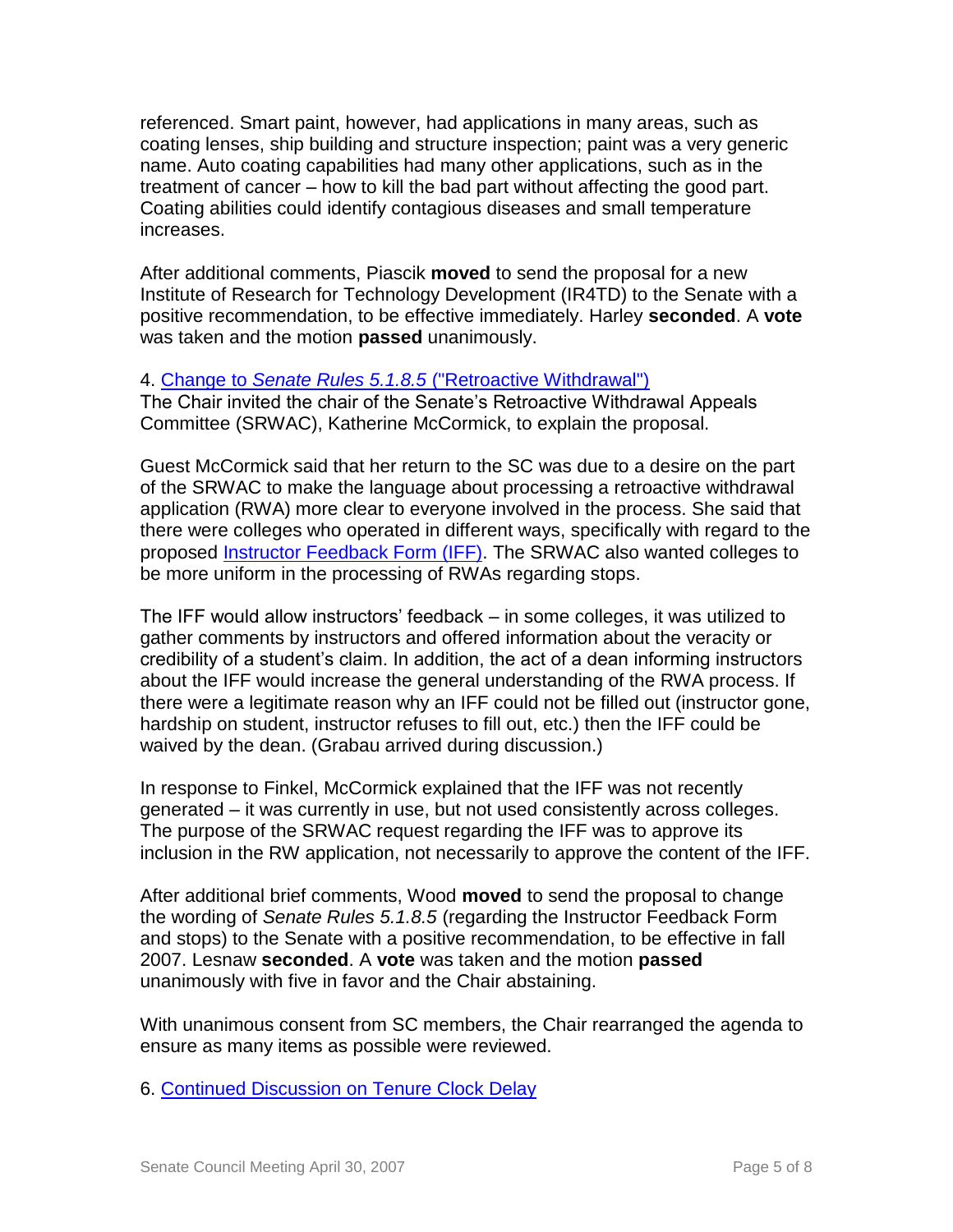The Chair invited Associate Provost for Faculty Affairs Heidi Anderson to begin the discussion on the proposed change to *[Governing Regulation X \(GR X\)](http://www.uky.edu/USC/New/files/20070430/GR%20-%20Part%20X%20Delay%20of%20Probationary%20Period%20-%20Highlighted%20Section%20042707.pdf)* to allow a delay in a faculty member's probationary period.

Guest Anderson said that a SC member suggested adding language about guardianship for elderly parents, as well as a definition of guardianship. Anderson said she looked at some benchmarks to see what language they used and referred SC members to her handout, which included sample language from a couple universities. She said that depending on which regulation one looked at, "family" was defined differently for purposes of family medical leave and for nepotism. Since there were already two different definitions, she thought a third would be acceptable for the purposes of tenure clock delay. She added that there was one sentence in the middle of the main paragraph ("A faculty member…to the dean and Provost….") that needed to be moved to the end of that paragraph.

Finkel wondered how a department chair was supposed to know that a faculty member experienced a qualifying event for the tenure clock delay. Anderson replied that it would be addressed in the implementation phase – neither she nor Marcy Deaton (Office of Legal Counsel) wanted to have implementation information included in the *AR*, unless it were included in an appendix. Greissman noted that Anderson had developed a very nice faculty affairs website where such information could be housed.

Lesnaw asked if Anderson wanted SC members to deliberate on which definition of "family" should be used. She also wondered how the issue of domestic partners would be handled. Anderson replied that she was open to all suggestions. In response to Lesnaw, the Chair confirmed that at UK, the term "domestic partner" referred to both same- and opposite-sex partners. Dembo noted that some consideration should be given to permit colleges to modify the chain of command, since some areas had division directors, etc. Greissman suggested using the phrase "educational unit" and "educational unit administrator."

Finkel **moved** to send the proposed changes to *Governing Regulations X.B.1*, specifically the addition of subsection "c" ("Automatic Delay of Probationary Periods") with a positive recommendation for endorsement, to be implemented July 1, 2007. Piascik **seconded**. Finkel noted that it might be necessary to add language to accommodate the children of a domestic partner or the relatives of a spouse. Anderson replied that *GR X.A.1* already defined "relative," but Finkel pointed out that there was no reference at that spot to domestic partners.

Wood expressed concern with a possible legalistic interpretation of "guardian," which implied a formal legal process. In her experience with her elderly parents, she was not identified as a guardian, but rather the individual with power of attorney. Becoming a guardian stripped another individual of their rights, and she was concerned that many individuals were not technically a guardian but were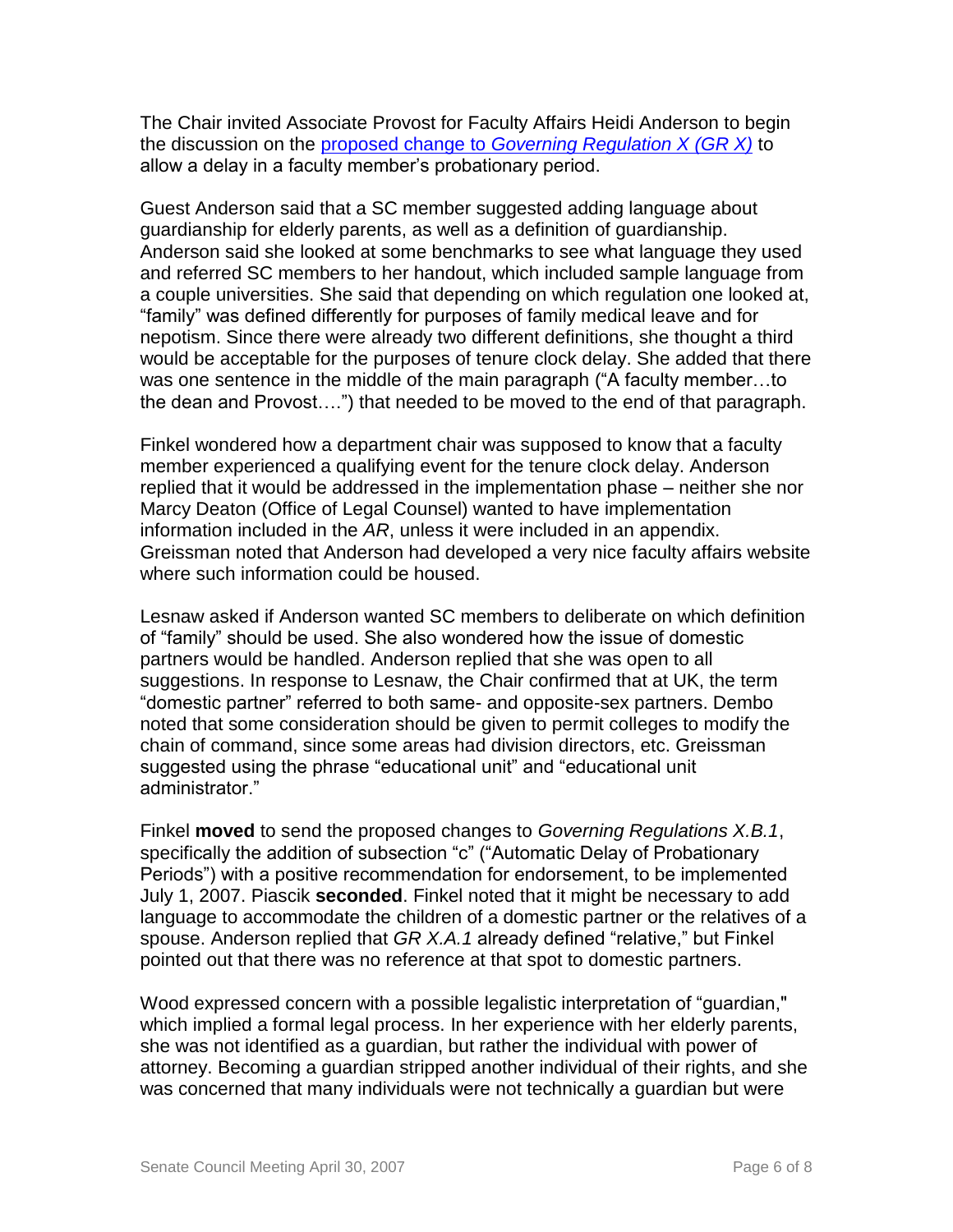still heavily involved in the care of a relative. She suggested using "care for a dependent" or something similar. Piascik agreed – she said that as it was currently worded, she could not take time off to care for her husband, since she was not his guardian. Lesnaw added her support to Wood and Piascik's concerns.

After additional discussion on terminologies, Finkel suggested that the language be changed to "principle caregiver for the relative." Wood wondered about using the language from the University of Wisconsin to refer to one who assumed significant responsibilities with respect to family and/or dependent care obligations of a relative.

There was more discussion on how to include domestic partners in the definition of "relative." Finkel suggested that the language include a reference to *GR X.A.1* as well as including "or domestic partner" but not as a parenthetical reference.

A **vote** was taken on the motion to send the proposed changes to *Governing Regulations X.B.1*, specifically the addition of subsection "c" ("Automatic Delay of Probationary Periods") and the suggestions for wording (changing "guardianship" and adding the inclusion of domestic partners) with a positive recommendation for endorsement, to be implemented July 1, 2007. The motion **passed** with five in favor and the Chair abstaining.

#### 6. [Continuing Discussion on Clinical Title Series Faculty](http://www.uky.edu/USC/New/files/20070430/AR%20II-1%200-1%20-%20Page%20IX%20-%20Appt%20and%20Prom%20Clinical%20Title%20(DRAFT)%20Revised%20042607%20(2)_KAT%20V3%20(2)%204-30-07.pdf)

The Chair noted that he had sent out an email to SC members over the weekend about the clinical title series (CTS). Because some SC members did not receive the email, he offered a synopsis.

A discussion followed regarding CTS faculty and what the next step(s) should be. A variety of issues involved were touched upon. Grabau left during the discussion.

After the discussion ended, Wood expressed concern over what she perceived to be a misperception by the Provost that the SC had taken overlong to review the issue. While discussion on various aspects of CTS faculty began in January 2007, the actual language of revisions to the *Administrative Regulations* (*AR*) was not distributed until the previous Thursday. Wood also expressed deep concern that a quick review without full consideration of the complex issue and the necessary time for reflection would falsely reflect a true process of faculty deliberation.

Dembo added that because the Senate and SC were sometimes viewed as impediments, it would be very important to underscore that the issue was extremely complex and affected the future of the university in many ways. The time was too short now to permit researching the details.